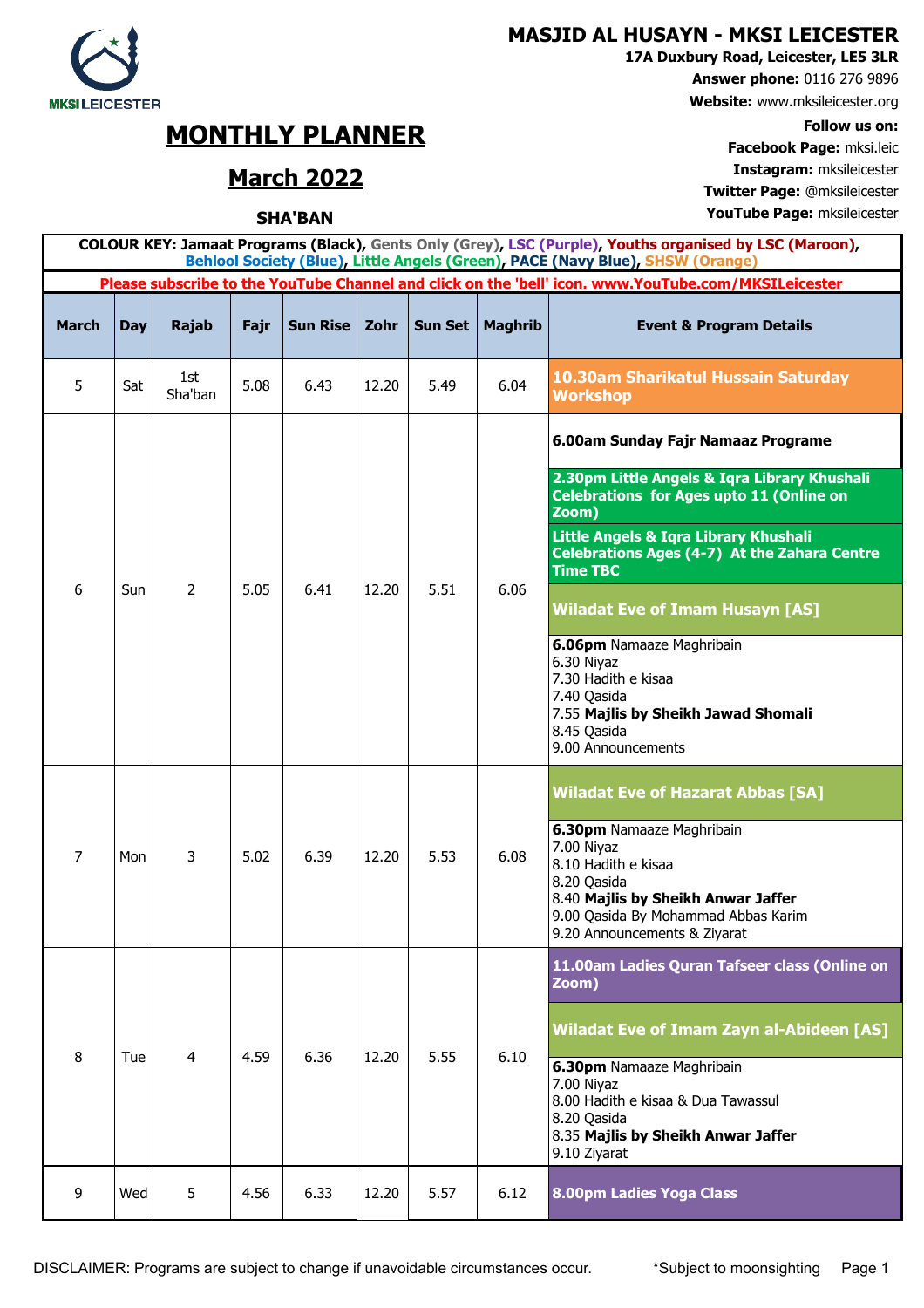| <b>March</b> | <b>Day</b> | Sha'ban        | Fajr | <b>Sun Rise</b> | Zohr  | Sun Set | <b>Maghrib</b> | <b>Event &amp; Program Details</b>                                                                                                                                                                        |
|--------------|------------|----------------|------|-----------------|-------|---------|----------------|-----------------------------------------------------------------------------------------------------------------------------------------------------------------------------------------------------------|
| 10           | Thu        | 6              | 4.53 | 6.30            | 12.20 | 5.59    | 6.14           | <b>JUM E RAAT</b><br>7.30pm Namaaze Maghribain<br>8.00 Surah Yaseen & Dua Kumayl<br>8.35 Majlis by Dr Ali Reza Bhojani<br>9.05 Ziyarat Waritha & Tabarruk                                                 |
| 11           | Fri        | $\overline{7}$ | 4.49 | 6.28            | 12.19 | 6.01    | 6.16           | <b>JUMA</b><br>11.50 Dua Nudba<br>12.19 Adhan<br>12.25 Juma Khutba by Sheikh Anwar Jaffer<br>12.55 Juma & Asr Namaaz<br>1.15 Ziyarat Imam Zamana                                                          |
| 12           | Sat        | 8              | 4.46 | 6.26            | 12.19 | 6.03    | 6.18           | 10.30am Sharikatul Hussain Saturday<br><b>Workshop</b>                                                                                                                                                    |
|              |            |                |      | 6.24            |       |         | 6.20           | 5.45am Sunday Fajr Namaaz Programe                                                                                                                                                                        |
| 13           | Sun        | 9              | 4.43 |                 | 12.19 | 6.05    |                | 1pm-4pm Little Angels event for Ages 4-12                                                                                                                                                                 |
| 14           | Mon        | 10             | 4.41 | 6.22            | 12.19 | 6.06    | 6.21           | 8.00pm Ladies Quranic Arabic Class (Online)                                                                                                                                                               |
| 15           | Tue        | 11             | 4.38 | 6.19            | 12.18 | 6.08    | 6.23           | 11.00am Ladies Tafseer Class (Online on Zoom)                                                                                                                                                             |
| 16           | Wed        | 12             | 4.35 | 6.17            | 12.18 | 6.10    | 6.25           | 8.00pm Ladies Yoga Class                                                                                                                                                                                  |
| 17           | Thu        | 13             | 4.33 | 6.15            | 12.17 | 6.11    | 6.26           | <b>JUM E RAAT</b><br>7.30pm Namaaze Maghribain<br>8.00 Surah Yaseen & Dua Kumayl<br>8.35 Majlis by Sheikh Anwar Jaffer<br>9.05 Ziyarat Waritha & Tabarruk                                                 |
|              |            |                |      |                 |       |         |                | <b>JUMA</b><br>11.55 Dua Nudba<br>12.17 Adhan<br>12.25 Juma Khutba by Sheikh Anwar Jaffer<br>12.55 Juma & Asr Namaaz<br>1.20 Ziyarat Imam Zamana                                                          |
| 18           | Fri        | 14             | 4.30 | 6.12            | 12.17 | 6.13    | 6.28           | <b>SHAB E BARAAT &amp; WILADAT EVE OF 12TH IMAM</b><br>$[ATT] -6.30PM$                                                                                                                                    |
|              |            |                |      |                 |       |         |                | 6.30pm Namaaze Maghribain<br>7.00 A'maal of Shab e Baraat<br>8.00 Dua Kumayl & 3 Times Surah Yaseen<br>9.00 Ziyarat of Imam Husayn [AS]<br>9.10 Lecture by Sheikh Anwar Jaffer<br>9.40 Ziyarat & Tabarruk |
| 19           | Sat        | 15             | 4.27 | 6.10            | 12.16 | 6.15    | 6.30           | 10.30am Sharikatul Hussain Saturday<br><b>Workshop</b><br><b>WILADAT OF THE 12TH IMAM [ATF]</b>                                                                                                           |
|              |            |                |      |                 |       |         |                | <b>CELEBRATIONS PROGRAM - TBC</b>                                                                                                                                                                         |
| 20           | Sun        | 16             | 4.24 | 6.08            | 12.16 | 6.16    | 6.31           | 5.30am Sunday Fajr Namaaz Programe                                                                                                                                                                        |